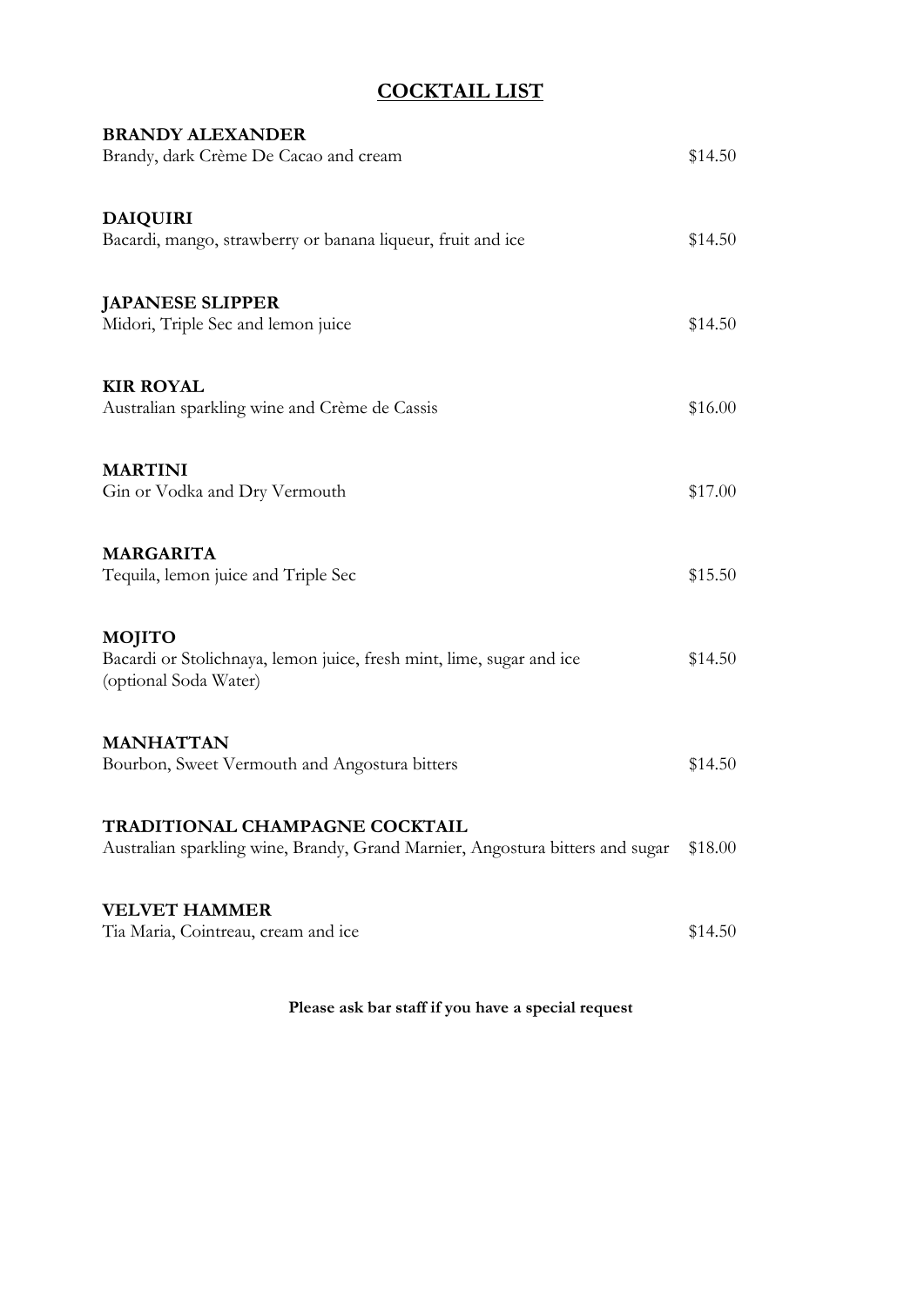## BEAU MONDE WINE LIST

### AUSTRALIAN & IMPORTED BEERS

| <b>CROWN LAGER</b>           |         | \$7.50    |  |
|------------------------------|---------|-----------|--|
| <b>CASCADE PREMIUM LAGER</b> |         | \$7.00    |  |
| CASCADE PREMIUM LIGHT        |         | \$6.00    |  |
| JAMES BOAGS PREMIUM LAGER    |         | \$7.00    |  |
| VICTORIA BITTER              |         | \$5.50    |  |
| <b>GAGE ROADS LAGER</b>      |         | \$7.50    |  |
| LITTLE CREATURE PALE ALE     |         | \$7.00    |  |
| <b>CORONA</b>                |         | \$8.00    |  |
| <b>BECKS LAGER</b>           | Germany | \$8.50    |  |
| ASAHI PREMIUM LAGER          | Japan   | \$8.00    |  |
| PERONI NASTRO AZZURO         | Italy   | \$8.00    |  |
| <b>GUINNESS</b>              | Ireland | \$7.50    |  |
| <b>STELLA ARTOIS</b>         | Belgium | 8.00<br>S |  |

#### SHERRY

| SEPPELT SHOW MEDIUM DP116                   | \$ 7.00 |
|---------------------------------------------|---------|
| SEPPELT SHOW DRY DP117                      | \$ 7.00 |
| VALDESPINO XIMENEZ TRADITIONAL SHERRY Spain | \$7.50  |

## **SOFT DRINKS**

| PANNA NATURAL SPRING WATER | 500ml | \$5.00  |
|----------------------------|-------|---------|
| <b>SAN PELLEGRINO</b>      | 500ml | \$ 7.00 |
| FRUIT JUICE                |       | \$ 4.00 |
| <b>SOFT DRINKS</b>         |       | \$ 3.50 |

#### SPARKLING WINE

| NV JANSZ CUVE'E<br>Tamar Valley TAS                        | \$48.00 |
|------------------------------------------------------------|---------|
| 2002 YARRABANK CUVEE'<br>Yarra Valley VIC                  | \$46.00 |
| NV GRANT BURGE PINOT CHARDONNAY<br>Barossa Valley SA       | \$42.00 |
| 2003 BAY OF FIRE PINOT NOIR CHARDONNAY<br>Pipers River TAS | \$48.00 |
| NV SEPPELT ORINGINAL SPARKLING SHIRAZ<br>Great Western VIC | \$32.00 |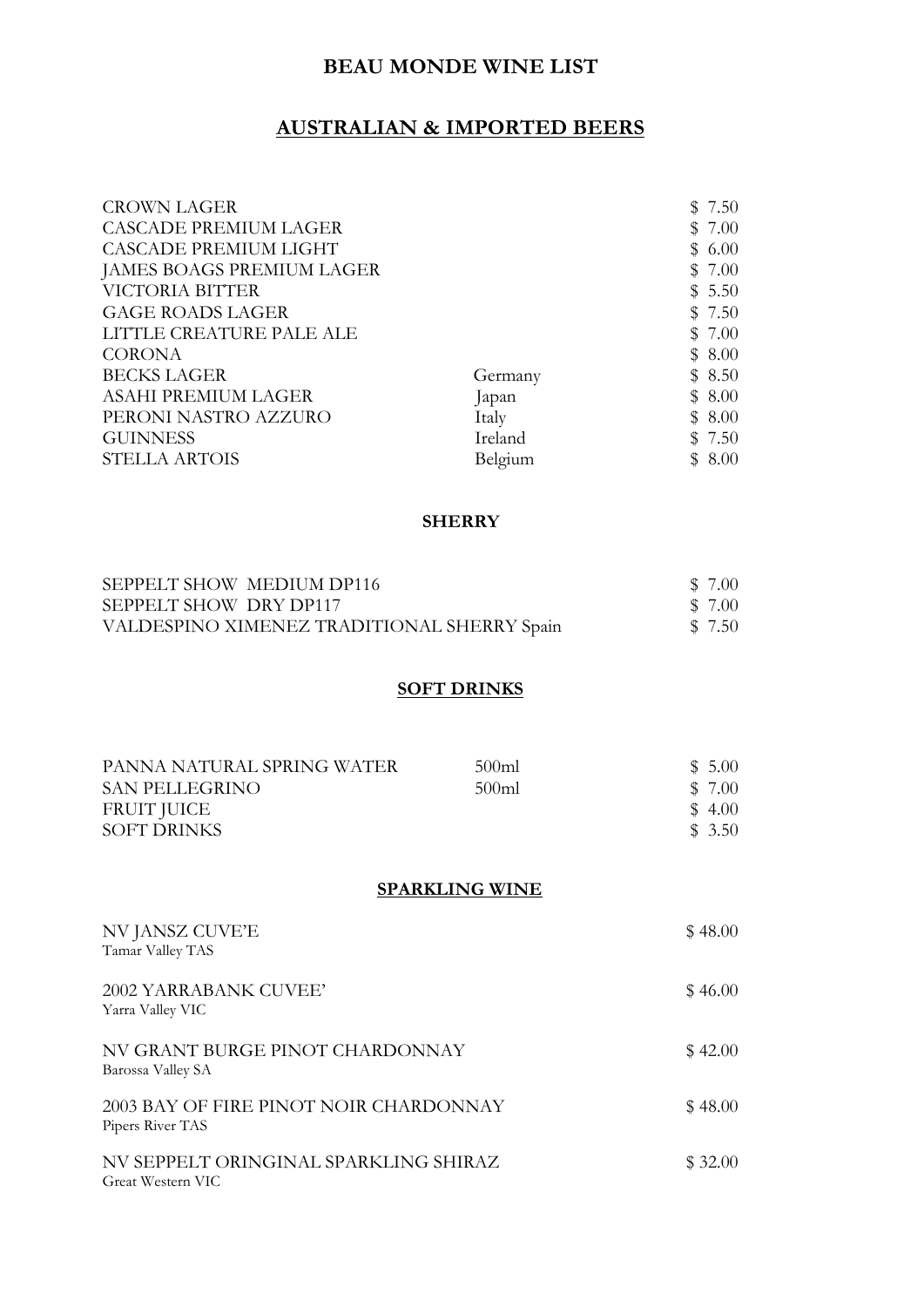### WINE BY THE GLASS Sparkling Wine (125ml)

| NV HIGHTIDE DUNE BRUT<br>Eden Valley SA                     |              | \$7.50 |
|-------------------------------------------------------------|--------------|--------|
| White Wine (150ml)                                          |              |        |
| 2007 WAIPARA HILL SAUVIGNON BLANC<br>Marlborough NZ         |              | \$7.50 |
| 2006 DIAMOND VALLEY CHARDONNAY<br>Yarra Valley VIC          | $\mathbb{S}$ | 7.50   |
| 2006 LONGVIEW UNWOODED CHARDONNAY<br>Adelaide Hills SA      | $\mathbb{S}$ | 7.50   |
| Red Wine (150ml)                                            |              |        |
| 2004 MOUNT LANGI GHIRAN BILLI BILLI SHIRAZ<br>Grampians VIC |              | \$8.00 |
| 2006 COOME FARM PINOT NOIR<br>Yarra Valley VIC              | $\mathbb{S}$ | 8.00   |
| 2006 THORN - CLARKE CABERNET SAUVIGNON<br>Barossa Valley SA |              | \$9.00 |

#### WHITE WINE

#### Riesling

| 2006 JIM BARRY LAVENDER HILL RIESLING                                                                                            | \$28.00  |
|----------------------------------------------------------------------------------------------------------------------------------|----------|
| Clare Valley SA                                                                                                                  |          |
| This is a spatlese style Riesling. Bright, straw colour with pale straw hue, with hints of rose petal, orange blossom and spice. |          |
|                                                                                                                                  |          |
| 2007 BAY OF FIRES RIESLING                                                                                                       | \$30.00  |
| Piper River TAS                                                                                                                  |          |
| Delicate pale straw with a tinge of green. Nose of crushed, dry lavender petals with a hint of citrus spice.                     |          |
|                                                                                                                                  |          |
| 2006 LENGS & COOTER WATERVALE RIESLING                                                                                           | \$ 30.00 |
| Adelaide Hills SA                                                                                                                |          |
| Delicate honey, lime and tropical fruit top note.                                                                                |          |
|                                                                                                                                  |          |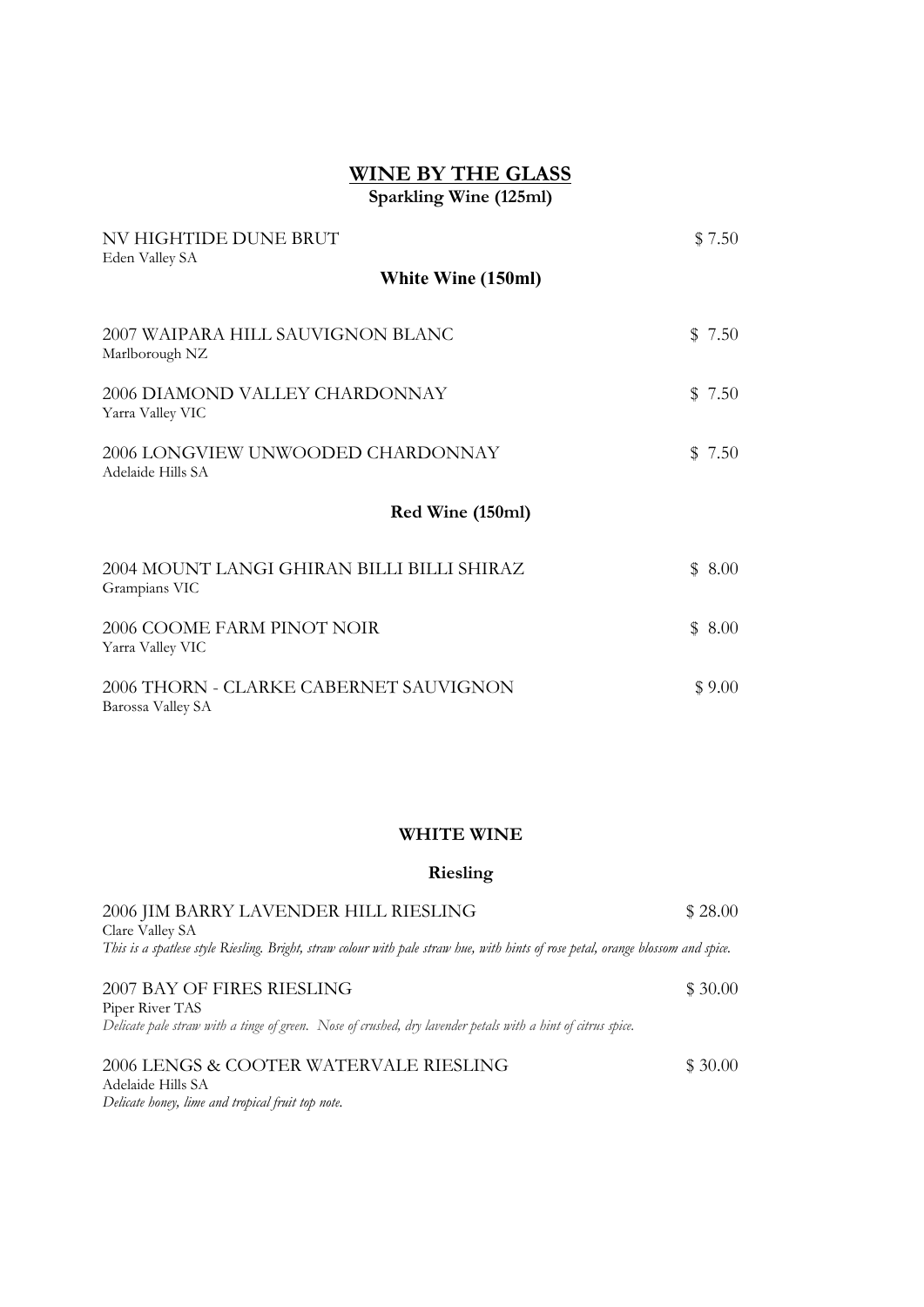| Sauvignon Blanc & Semillon, Blends & Varietals                                                                                                             |         |
|------------------------------------------------------------------------------------------------------------------------------------------------------------|---------|
| 2007 WAIPARA HILLS SAUVIGNON BLANC<br>Marlborough NZ<br>Aromas of gooseberry, confectionary and tropical fruit over a grassy background.                   | \$32.00 |
| 2007 SCOTCHMANS HILL SAUVIGNON BLANC                                                                                                                       | \$38.00 |
| Geelong VIC<br>Delicate tropical fruit top note followed by gooseberry and spice.                                                                          |         |
| 2007 PRIMO ESTATE COLOMBARD<br>McLaren Valley SA<br>Bright pale straw colour with water like hue. Delicate tropical fruit, spice and passionfruit.         | \$29.00 |
| 2007 HUIA' PINOT GRIS<br>Marlborough NZ                                                                                                                    | \$42.00 |
| The palate is fuller and more true to the Alsatian style. Flavours of ripe pear and ripe mandarin are followed by clean.                                   |         |
| 2007 HUNTER'S SAUVIGNON BLANC<br>Marlborough NZ                                                                                                            | \$36.00 |
| The wine has classic fresh herbaceous Sauvignon Blanc characters married with the richness of fruit                                                        |         |
| 2007 NINTH ISLAND PINOT GRIGIO<br>Piper Brook TAS                                                                                                          | \$38.00 |
| A very good example of Pinot Grigio. Pale colour with very delicate apricot hue.                                                                           |         |
| 2007 HUIA' SAUVIGNON BLANC<br>Marlborough NZ                                                                                                               | \$48.00 |
| The top note is that unmistakable duo of ripe and unripe gooseberry, followed by a hint of tropical fruit                                                  |         |
| 2006 ISABEL SAUVIGNON BLANC<br>Marlborough NZ<br>Intense gooseberry nose with some unripe passionfruit aromas, followed by a grassy herbaceous background. | \$46.00 |
| 2007 SHERMERDINE ROSE'                                                                                                                                     | \$28.00 |
| Yarra Valley VIC<br>It reflects softness and finesse with a dry, refreshing finish.                                                                        |         |
| Chardonnay                                                                                                                                                 |         |
| 2005 SALLY'S HILL CHARDONNAY<br>Pyrenees VIC                                                                                                               | \$30.00 |
| 2006 COLDSTREAM HILLS CHARDONNAY<br>Yarra Valley VIC                                                                                                       | \$40.00 |
| A dry, Chablis inspired Chardonnay. Bright pale gold colour with straw hue.                                                                                |         |
| 2005 DIAMOND VALLEY CHARDONNAY<br>Yarra Valley VIC                                                                                                         | \$40.00 |
| The palate has good weight, with flavours of peach, spice, melon and fig, overlaid with a touch of tropical fruit.                                         |         |
| 2006 LONGVIEW CHARDONNAY<br>Adelaide Hills SA                                                                                                              | \$32.00 |
| The palate is fresh and lively; stone fruit, green apples and lemon zest, finishing crisp, clean and crunchy.                                              |         |
| 2004 HOUGHTON PEMBERTON CHARDONNAY<br>Pemberton, WA                                                                                                        | \$48.00 |

Aroma of honeycomb, yeast lees and cashew followed by a biscuit end note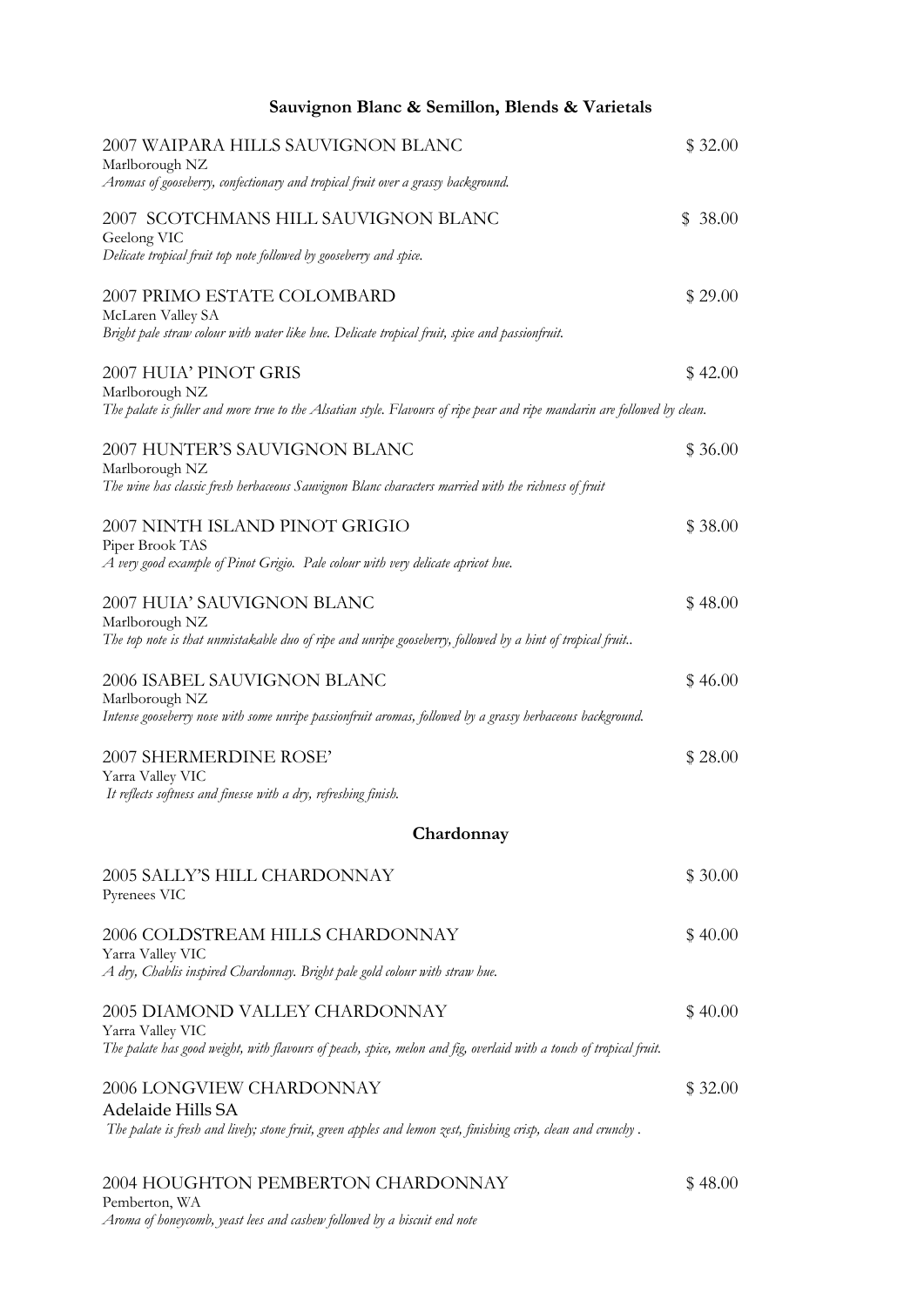### RED WINE Cabernet Sauvignon, Merlot & Blends

| 2006 THORN CLARKE CABERNET SAUVIGNON<br>Coonawarra SA<br>Very deep crimson colour with deep crimson hue. Aroma of stewed plum, spice and stewed fruit.                                            | \$32.00 |
|---------------------------------------------------------------------------------------------------------------------------------------------------------------------------------------------------|---------|
| 2005 PENLEY ESTATE PHOENIX CAB/SAVIGNON<br>Coonawarra SA<br>$\overline{A}$ Coonawarra Cabernet which has excellent fruit flavours $-$ all of which are fully ripe.                                | \$39.00 |
| 2004 3DROPS CABERNETS<br>Mount Baker WA<br>An elegant blend of Cabernet Sauvignon and Cabernet Franc. The colour is vibrant and the nose intense.                                                 | \$38.00 |
| 2005 HAY SHED HILL CABERNET SAUVIGNON<br>Margaret River WA<br>Impressive nose with aroma of tobacco, cedar, earth, spice and blackcurrant.                                                        | \$58.00 |
| 2005 LAKE BREEZE "BERNOOTA "SHIRAZ CABERNET<br>Langhorne Creek<br>The Bernoota shows dark fruit characters of blackberry and plums, with a hint of spice and smoky oak aromas.                    | \$32.00 |
| 2005 SMITH & HOOPER CABERNET MERLOT<br>Wratonbully SA<br>It is a medium bodied wine of suppleness, displaying fresh berry fruit and clove spice with a hint of warm earthiness.                   | \$36.00 |
| 2006 PRIMO ESTATE SHIRAZ SANGIOVESE<br>Mclaren Vale SA<br>Rich Aussie Shiraz meets the cherry fruit and savoury finish of Italy's Sangiovese                                                      | \$46.00 |
| 2004 BROTHERS IN ARMS N.6 SHIRAZ CAB<br>Langhorne Creek SA<br>A simply marvelous Shiraz Cab that shows the two seductive hallmarks of Langhorne Creek reds in fine tradition.                     | \$48.00 |
| 2003 LECONFIELD CABERNET SAUVIGNON 375ML<br>Coonawarra SA<br>Attractive and ripe Cabernet aromatics with cassis, beautiful bouquets of oak, giving spicy cinnamon/vanilla highlights.             | \$26.00 |
| 2004 WYNNS COONAWARRA CABERNET SAUVIGNON<br>Coonawarra SA<br>This is very much a modern style wine from a classic old Coonawarra vineyard. The palate is polished and smooth.                     | \$48.00 |
| 2005 FERMOY ESTATE CABERNET MERLOT<br>Margaret River WA<br>Intense sweet ripe red berry and plum aromas with a background of dusty oak and dried herbs.                                           | \$32.00 |
| 2004 SPRINGHILL IRVINE MERLOT<br><b>Barossa Valley SA</b><br>Very much a New World wine with great plums and chocolate over ripe raspberry characters.                                            | \$32.00 |
| 2003 YALUMBA THE SIGNATURE CABERNET SAUVIGNON SHIRAZ \$62.00<br>Barossa SA<br>Ripe, full bodied fruit flavours combine with powerful tannins to create a classic Cabernet Sauvignon Shiraz blend. |         |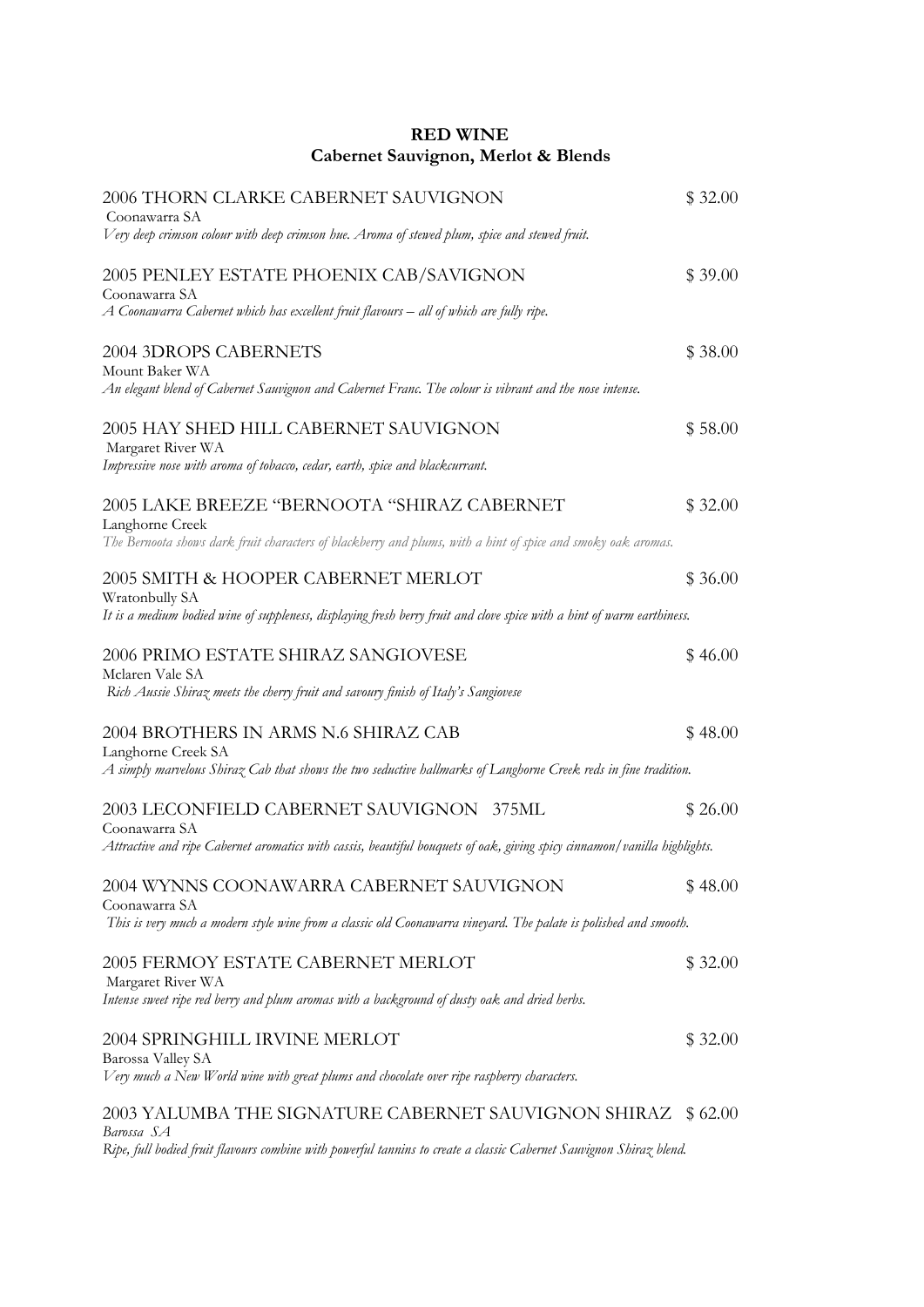#### Pinot Noir

| 2006 COLDSTREAM HILLS PINOT NOIR<br>Yarra Valley VIC                                                                                                                                                  | \$40.00     |
|-------------------------------------------------------------------------------------------------------------------------------------------------------------------------------------------------------|-------------|
| Gamey earthy complexity to the red/black fruit aromas. Very pinot palate - developed and complex. Very sweet oak, velvety tannins and<br>good acidity.                                                |             |
| 2006 SCOTCHMANS HILL PINOT NOIR                                                                                                                                                                       | 48.00<br>\$ |
| Gelllong VIC<br>Delicate nose of strawberry and spice, followed by a hint of truffle                                                                                                                  |             |
| 2006 COOMBE FARM PINOT NOIR                                                                                                                                                                           | 32.00<br>\$ |
| Yarra Valley VIC<br>The bouquet is tightly structured with clean fruit flavours of black cherry, sour berry fruits with a hint of floral spice. The palate offers<br>delicate fruit balance.          |             |
| Shiraz                                                                                                                                                                                                |             |
| 2003 HARTZ BARN GENERAL STORE SHIRAZ                                                                                                                                                                  | \$48.00     |
| Barossa Valley SA<br>Hartz Barn Wines Barossa General Store Shiraz. Super essency, raspberry coulis smelling shiraz, with vanilla too and some treacly bits.                                          |             |
| 2004 ALKOOMI SHIRAZ                                                                                                                                                                                   |             |
| Frankland River WA<br>Displaying a perfumed aromas of plums blackberries with spicy oak notes.                                                                                                        | \$38.00     |
| 2006 YERING STATION SHIRAZ                                                                                                                                                                            | \$48.00     |
| Yarra Valley VIC<br>Deep purple. Uplifted aromas of white pepper, rose, violet and blackberry complemented by spices of cinnamon and star anise.                                                      |             |
| 2003 HANGING ROCK CAMBRIAI RISE SHIRAZ                                                                                                                                                                | \$42.00     |
| Heathcote VIC<br>The final make-up of Cambrian Rise is inextricably linked to the composure of our flagship red wine - Hanging Rock Heathcote Shiraz'.                                                |             |
| 2006 FOX CREEK RED BARON SHIRAZ                                                                                                                                                                       | \$32.00     |
| Mclaren Vale SA<br>A very soft and full mid palate with sweet ripe fruit, subtle balanced oak with juicy length. This wine is made from Shiraz fruit from many<br>of our best McLaren Vale vineyards. |             |
| 2002 REDESDALE ESTATE SHIRAZ                                                                                                                                                                          | \$58.00     |
| Heathcote VIC<br>Rich and dense, the flavour taking in black cherry, plum, prune, blackberry, bitter chocolate and anise/spice.                                                                       |             |
| 2004 MOUNT LANGI GHIRAN BILLI BILLI SHIRAZ                                                                                                                                                            | \$36.00     |
| Grampians VIC<br>These characters are a perfect complement to the blackberry and dark cherry fruit flavours.                                                                                          |             |
| 2006 TORBRECK WOODCUTTERS SHIRAZ                                                                                                                                                                      | \$46.00     |
| Barossa Valley SA<br>Generous palate flavours of ripe primary fruit, with plum.                                                                                                                       |             |
| 2005 THREE BROTHERS REUNION SHIRAZ                                                                                                                                                                    | \$32.00     |
| Mclaren Vale SA<br>The wine is perfectly balanced, with velvet tannins and a very long aftertaste of black pepper, plum, liquorice allsorts and spice.                                                |             |
| 2005 LENGS & COOTER "THE VICTOR" SHIRAZ<br>Adelaide Hills SA                                                                                                                                          | \$30.00     |

Sweet red berry fruits with some lifted oak characters dominate the bouquet.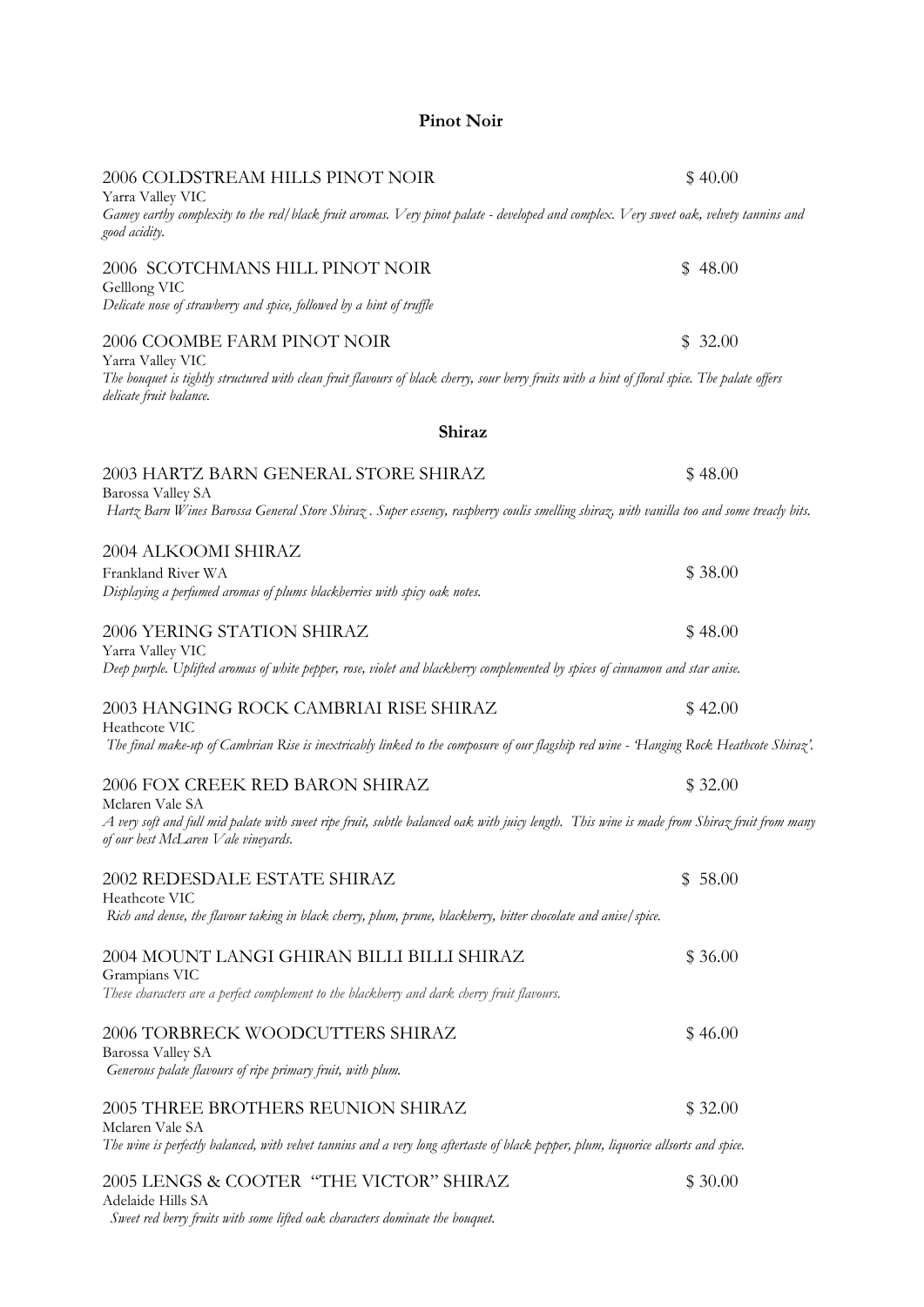## AFTER THOUGHT

### Liqueurs

| <b>BAILEYS</b>         | S  | 8.00 |
|------------------------|----|------|
| <b>COINTREAU</b>       | \$ | 8.00 |
| <b>DOM BENEDICTINE</b> | \$ | 8.00 |
| <b>DRAMBUIE</b>        | S  | 8.00 |
| <b>GALLIANO</b>        | \$ | 8.00 |
| <b>GLAYVA</b>          | \$ | 8.00 |
| <b>GRAND MARNIER</b>   | \$ | 8.00 |
| <b>KAHLUA</b>          | S  | 8.00 |
| <b>SAMBUCCA</b>        | \$ | 8.00 |
| TIA MARIA              | S  | 8.00 |

## PORT, MUSCAT AND TOKAY

| <b>GALWAY PIPE PORT</b>   | \$8.00  |
|---------------------------|---------|
| <b>GRANDFATHER PORT</b>   | \$12.00 |
| HANWOOD PORT              | \$8.00  |
| <b>CHAMBERS TOKAY</b>     | \$7.00  |
| <b>CHAMBERS MUSCAT</b>    | \$7.00  |
| BROWN BROTHERS OLD MUSCAT | \$7.50  |
| BROWN BROTHERS OLD PORT   | \$7.50  |
| MR PICKWICK PORT          | \$9.50  |
| SEPPELT PARA LIQUEUR      | \$7.00  |

# COGNAC, ARMAGNAC & CALVADOS, GRAPPA

| REMY MARTIN VSOP                   | \$12.00 |
|------------------------------------|---------|
| COURVOISIER VSOP                   | \$12.00 |
| <b>HENNESSY VSOP</b>               | \$14.00 |
| DOMFROTAIS CALVADOS VICTOR GOUTIER | \$12.00 |
| BAS ARMAGNAC 1979                  | \$14.50 |
| ANTINORI TIGNATELLO GRAPPA         | \$12.00 |

### SINGLE MALT WHISKY

| <b>Dessert Wine</b>          |         |
|------------------------------|---------|
| LAGAVULIN MALT WHISKY 16YOLD | \$14.00 |
| GLENFIDDICH SCOTCH           | \$12.00 |
| DALWHINNIE SCOTCH 15 YEAR    | \$13.00 |
|                              |         |

| 2006 PETER LEHMAN BOTRYTIS SEMILLON (375ML) | \$39.00              |
|---------------------------------------------|----------------------|
| Barossa Valley SA                           |                      |
| Bright pale gold colour with pale straw hue | by the Glass $\$\ 8$ |